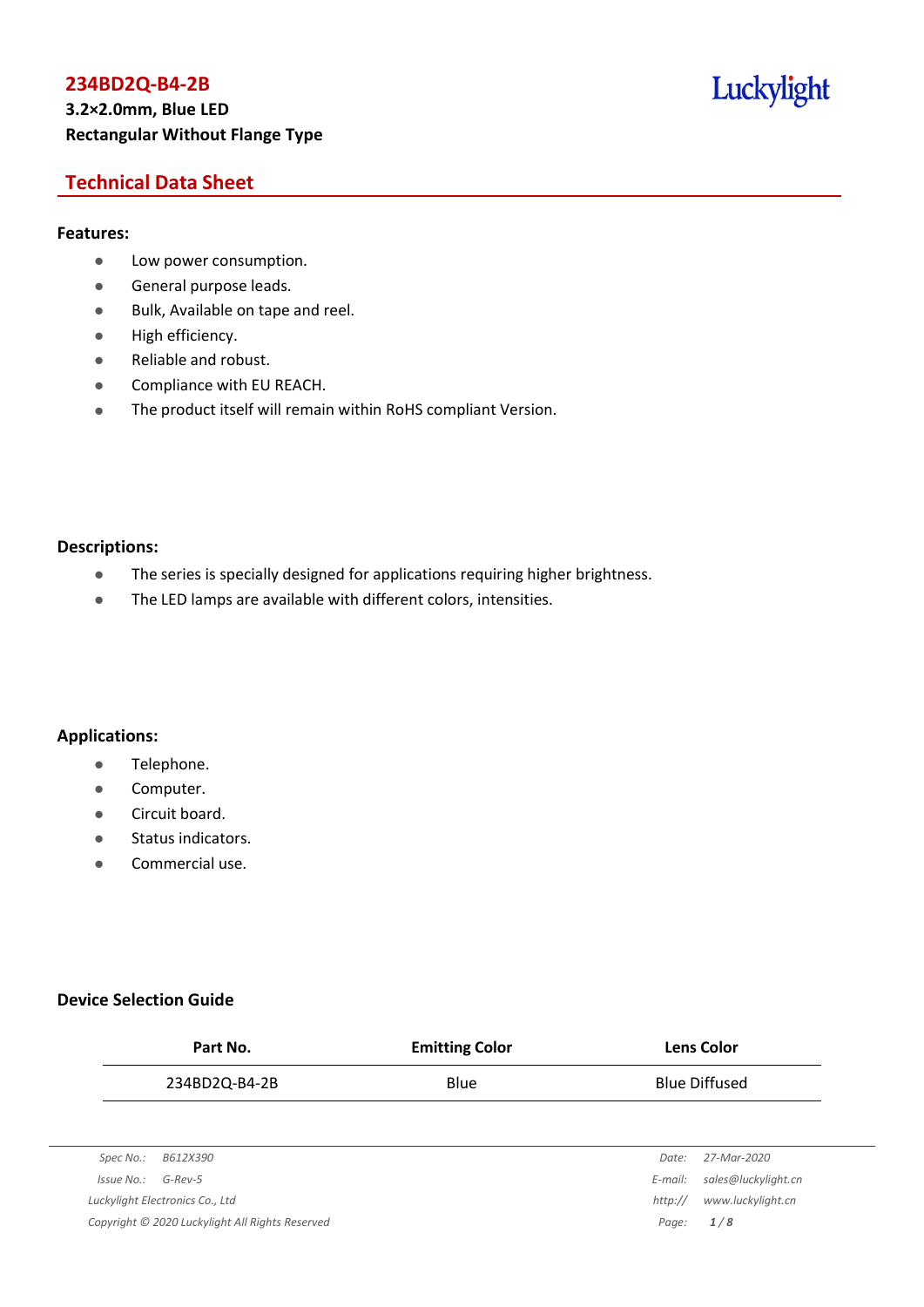**3.2×2.0mm, Blue LED Rectangular Without Flange Type**

### **Technical Data Sheet**

#### **Package Dimension:**



#### *Notes:*

*1. All dimensions are in millimeters (inches).*

*2. Tolerance is ± 0.25 mm (.010″) unless otherwise noted.*

*3. Protruded resin under flange is 1.00mm (.039″) max.*

*Luckylight Electronics Co., Ltd* 

*Copyright © 2020 Luckylight All Rights Reserved Page: 2 / 8*

| Spec No.:  | B612X390                                      | Date:       | 27-Mar-2020                 |
|------------|-----------------------------------------------|-------------|-----------------------------|
| 'ssue No.: | G-Rev-5                                       |             | E-mail: sales@luckylight.cn |
|            | ckylight Electronics Co., Ltd                 | http://     | www.luckylight.cn           |
|            | pyright © 2020 Luckylight All Rights Reserved | Page: $2/8$ |                             |

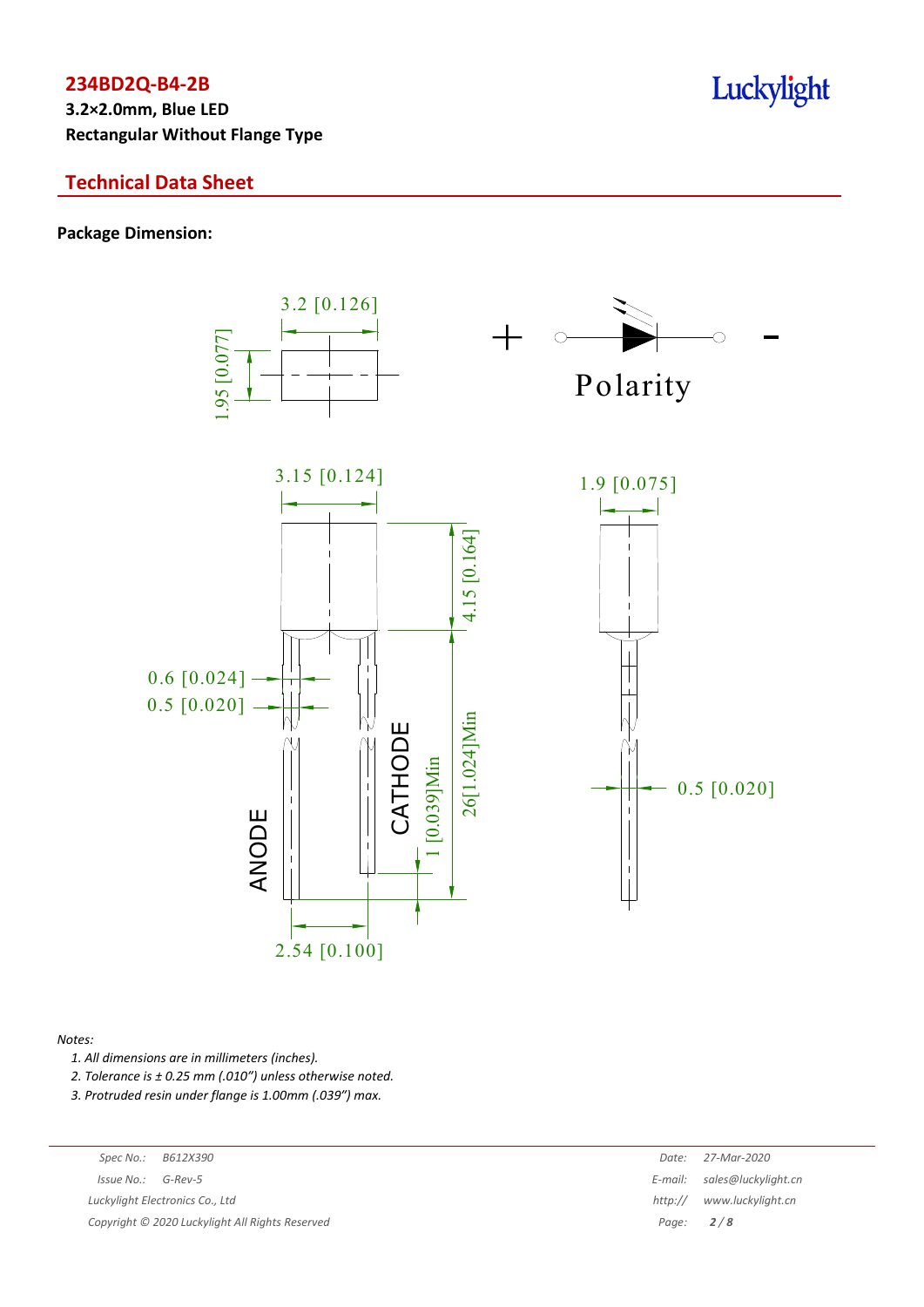## **3.2×2.0mm, Blue LED Rectangular Without Flange Type**

# Luckylight

## **Technical Data Sheet**

#### **Absolute Maximum Ratings at Ta=25**℃

| <b>Parameters</b>                  | Symbol                       | Max.                                 | Unit |
|------------------------------------|------------------------------|--------------------------------------|------|
| Power Dissipation                  | $P_{d}$                      | 85                                   | mW   |
| Peak Forward Current (a)           | <b>IFP</b>                   | 100                                  | mA   |
| DC Forward Current <sup>(b)</sup>  | IF.                          | 25                                   | mA   |
| Reverse Voltage                    | $V_{R}$                      | 5                                    | ٧    |
| <b>Operating Temperature Range</b> | $T_{\mathsf{opr}}$           | -40 $^{\circ}$ C to +80 $^{\circ}$ C |      |
| Storage Temperature Range          | ${\mathsf T}_{\textsf{stg}}$ | -40 $^{\circ}$ C to +85 $^{\circ}$ C |      |
| <b>Soldering Temperature</b>       | $T_{\sf sld}$                | $260^{\circ}$ for 5 Seconds          |      |

*Notes:*

*a. Derate linearly as shown in derating curve.*

*b. Duty Factor = 10%, Frequency = 1 kHz.*

### **Electrical Optical Characteristics at Ta=25**℃

| <b>Parameters</b>                  | Symbol          | Min.  | Typ. | Max.  | Unit | <b>Test Condition</b> |
|------------------------------------|-----------------|-------|------|-------|------|-----------------------|
| Luminous Intensity <sup>(a)</sup>  | ١v              | 160   | 270  | $---$ | mcd  | $IF = 20mA$           |
| Viewing Angle (b)                  | $2\theta_{1/2}$ | $---$ | 130  | $---$ | deg. | $IF = 20mA$           |
| Peak Emission Wavelength           | λp              |       | 468  |       | nm   | $IF = 20mA$           |
| Dominant Wavelength <sup>(c)</sup> | λd              | $---$ | 470  | ---   | nm   | $IF = 20mA$           |
| Spectral Line Half-Width           | Δλ              | $---$ | 20   |       | nm   | $IF = 20mA$           |
| Forward Voltage                    | VF              | 2.6   | 3.0  | 3.4   | ٧    | $IF = 20mA$           |
| <b>Reverse Current</b>             | IR              |       |      | 10    | μA   | $VR=5V$               |

*Notes:*

a. Luminous intensity is measured with a light sensor and filter combination that approximates the CIE eye-response curve. The Iv quarantee *must be included with ±15% testing tolerance.*

*b. 2θ1/2 is the o-axis angle where the luminous intensity is 1⁄2 the peak intensity.*

c. The dominant wavelength ( $\lambda$ d) is derived from the CIE chromaticity diagram and represents the single wavelength which defines the color *of the device.*

|                    |                                 |         | $\sim$ $\sim$        |
|--------------------|---------------------------------|---------|----------------------|
|                    | Luckylight Electronics Co., Ltd | http:// | www.luckylig         |
| Issue No.: G-Rev-5 |                                 |         | E-mail: sales@luckyl |
|                    | Spec No.: B612X390              |         | Date: 27-Mar-2020    |

*Issue No.: G-Rev-5 E-mail: sales@luckylight.cn Luckylight Electronics Co., Ltd http:// www.luckylight.cn Copyright © 2020 Luckylight All Rights Reserved Page: 3 / 8*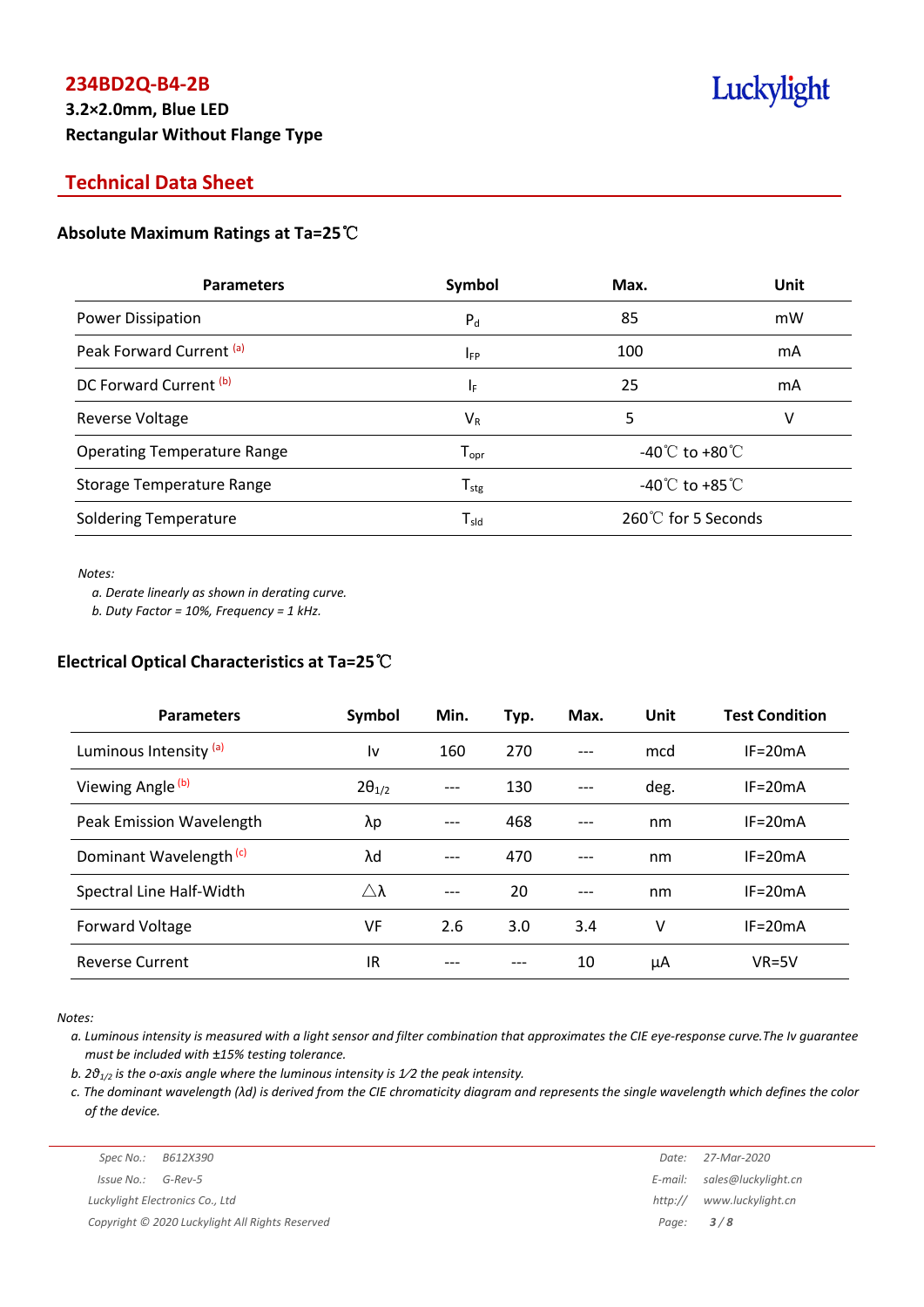**3.2×2.0mm, Blue LED Rectangular Without Flange Type**

## **Technical Data Sheet**

## **Typical Electrical / Optical Characteristics Curves (25**℃ **Ambient Temperature Unless Otherwise Noted)**



*Spec No.: B612X390 Date: 27-Mar-2020 Issue No.: G-Rev-5 E-mail: sales@luckylight.cn Luckylight Electronics Co., Ltd http:// www.luckylight.cn*

*Copyright © 2020 Luckylight All Rights Reserved Page: 4 / 8*



Luminous Intensity & Forward Current





# Luckylight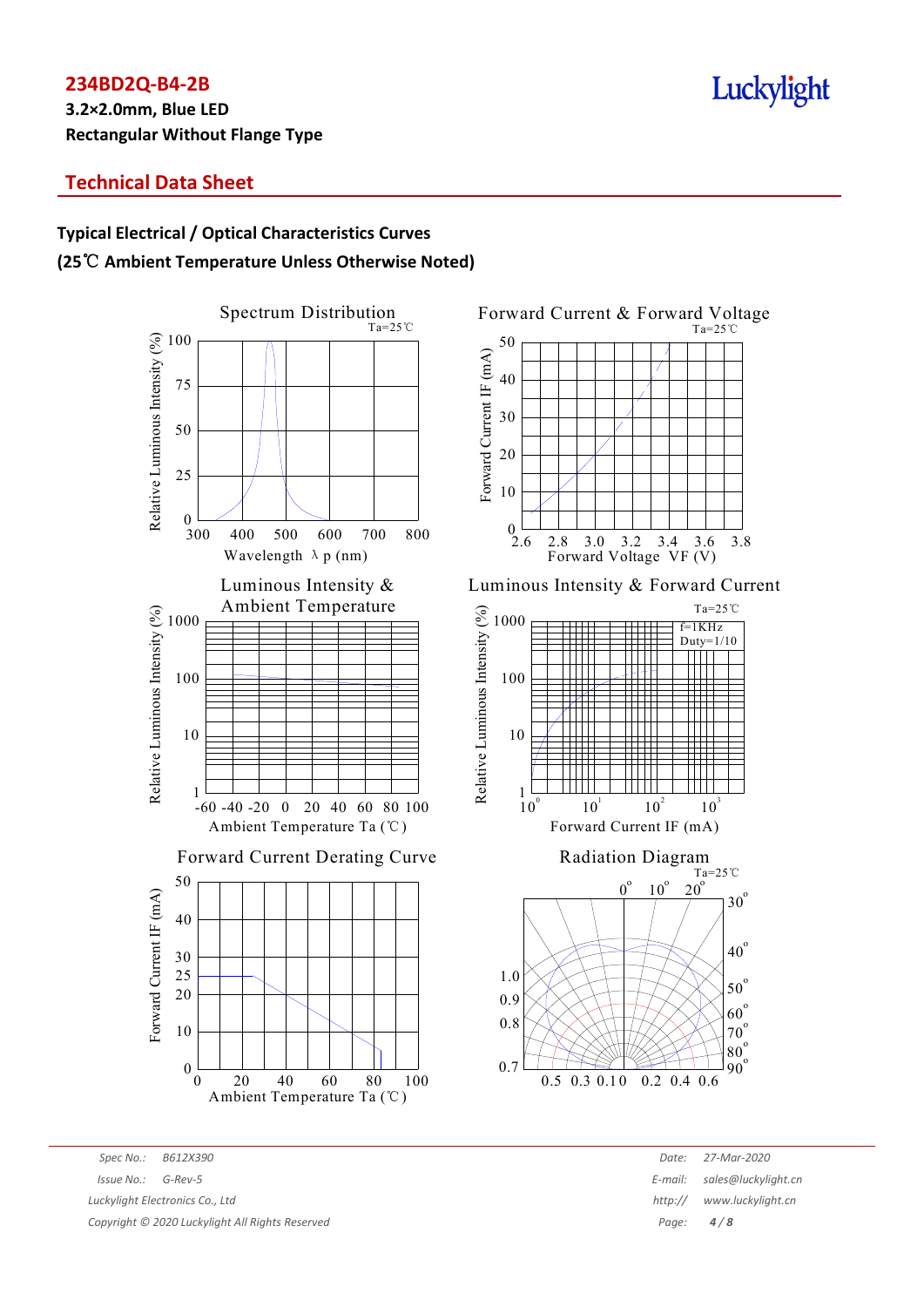**3.2×2.0mm, Blue LED Rectangular Without Flange Type**

## **Technical Data Sheet**

### **Packing & Label Specifications:**



Luckylight

Packing Quantity:

- a. 1000 PCS/bag.
- b. 12000 PCS/Inner Box.
- c. 6 Inner Boxes/Outside Box.

| Spec No.:<br>B612X390                           | Date:   | 27-Mar-2020                 |
|-------------------------------------------------|---------|-----------------------------|
| Issue No.:<br>G-Rev-5                           |         | E-mail: sales@luckylight.cn |
| Luckylight Electronics Co., Ltd                 | http:// | www.luckylight.cn           |
| Copyright © 2020 Luckylight All Rights Reserved |         | Page: $5/8$                 |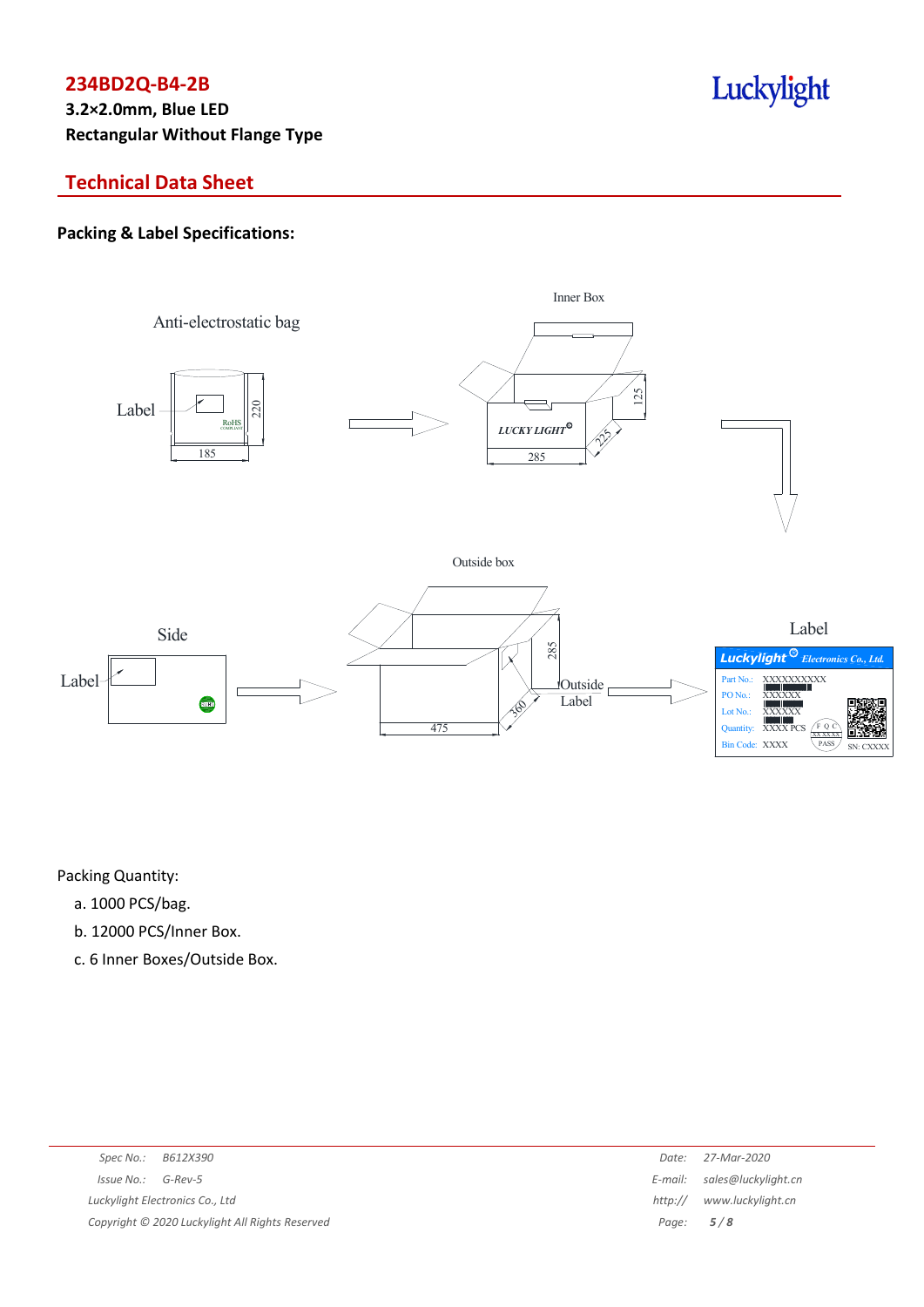## **Technical Data Sheet**

#### **CAUTIONS**

#### 1. **Over-current-proof**

Customer must apply resistors for protection, otherwise slight voltage shift will cause big current change (Burn out will happen).

#### 2. **Storage**

- 2.1 The LEDs should be stored at 30°C or less and 70%RH or less after being shipped from Luckylight and the storage life limits are 3 months. If the LEDs are stored for 3 months or more, they can be stored for a year in a sealed container with a nitrogen atmosphere and moisture absorbent material.
- 2.2 Please avoid rapid transitions in ambient temperature, especially, in high humidity environments where condensation can occur.

#### 3. **Cleaning**

Use alcohol-based cleaning solvents such as isopropyl alcohol to clean the LEDs if necessary.

#### 4. **Lead Forming & Assembly**

During lead forming, the leads should be bent at a point at least 1.6mm from the base of LED lens. Do not use the base of the lead frame as a fulcrum during forming. Lead forming must be done before soldering, at normal temperature. During assembly on PCB, use minimum clinch force possible to avoid excessive mechanical stress.

#### 5. **Soldering**

When soldering, for Lamp without stopper type and must be leave a minimum of 3mm clearance from the base of the lens to the soldering point. Do not apply any external stress to the lead frame during soldering while the LED is at high temperature.

#### Recommended soldering conditions:

| <b>Soldering Iron</b> |                                     | <b>Wave Soldering</b>         |                                      |  |
|-----------------------|-------------------------------------|-------------------------------|--------------------------------------|--|
| Temperature           | $300^{\circ}$ C Max.<br>3 sec. Max. | Pre-heat<br>Pre-heat Time     | $100^{\circ}$ C Max.<br>60 sec. Max. |  |
| Soldering Time        | (one time only)                     | Solder Wave<br>Soldering Time | $260^{\circ}$ C Max.<br>5 sec. Max.  |  |

*Note:*

a. Excessive soldering temperature and / or time might result in deformation of the LED lens or catastrophic failure of the LED.

Luckylight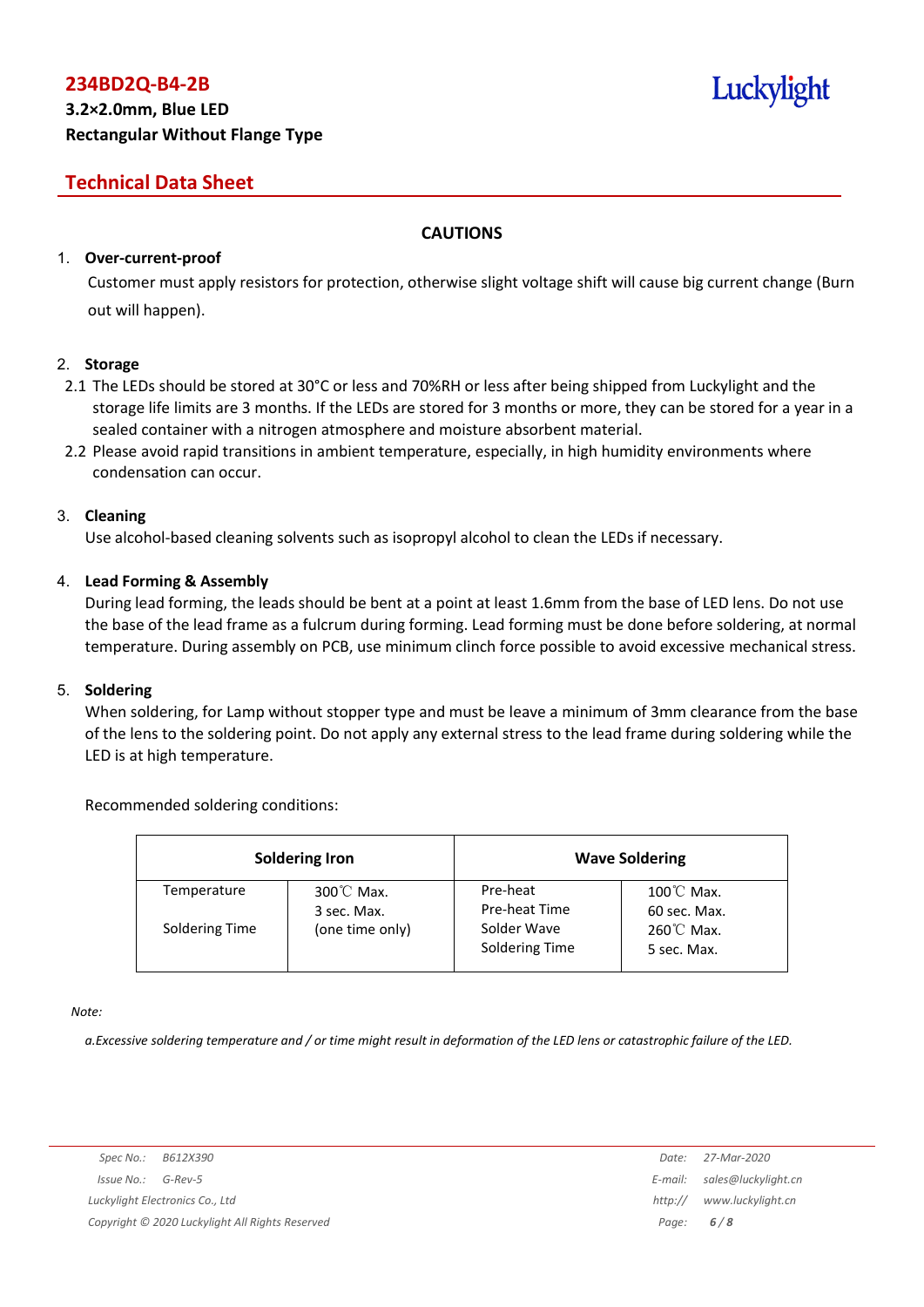## **3.2×2.0mm, Blue LED Rectangular Without Flange Type**

### **Technical Data Sheet**

Recommended Wave Soldering Profiles



#### *Notes:*

a. Recommend pre-heat temperature of 105° C or less (as measured with a thermocouple attached to the LED pins) prior to immersion in the *solder wave with a maximum solder bath temperature of 260° C.*

*b.Peak wave soldering temperature between 245° C ~ 255°C for 3 sec (5 sec max).*

*c.Do not apply stress to the epoxy resin while the temperature is above 85°C.*

*d.Fixtures should not incur stress on the component when mounting and during soldering process.*

*e.SAC 305 solder alloy is recommended.*

*f.No more than one wave soldering pass.*

#### 6. **Drive Method**

An LED is a current-operated device. In order to ensure intensity uniformity on multiple LEDs connected in parallel in an application, it is recommended that a current limiting resistor be incorporated in the drive circuit, in series with each LED as shown in Circuit A below.

**Circuit model A** 

**Circuit model B** 





(A) Recommended circuit

(B) The brightness of each LED might appear different due to the differences in the I-V characteristics of those LEDs.

| Spec No.: B612X390                              |  | Date:       | 27-Mar-2020                 |
|-------------------------------------------------|--|-------------|-----------------------------|
| $Issue No.: G-Rev-5$                            |  |             | E-mail: sales@luckylight.cn |
| Luckylight Electronics Co., Ltd                 |  | http://     | www.luckylight.cn           |
| Copyright © 2020 Luckylight All Rights Reserved |  | Page: $7/8$ |                             |

## Luckylight